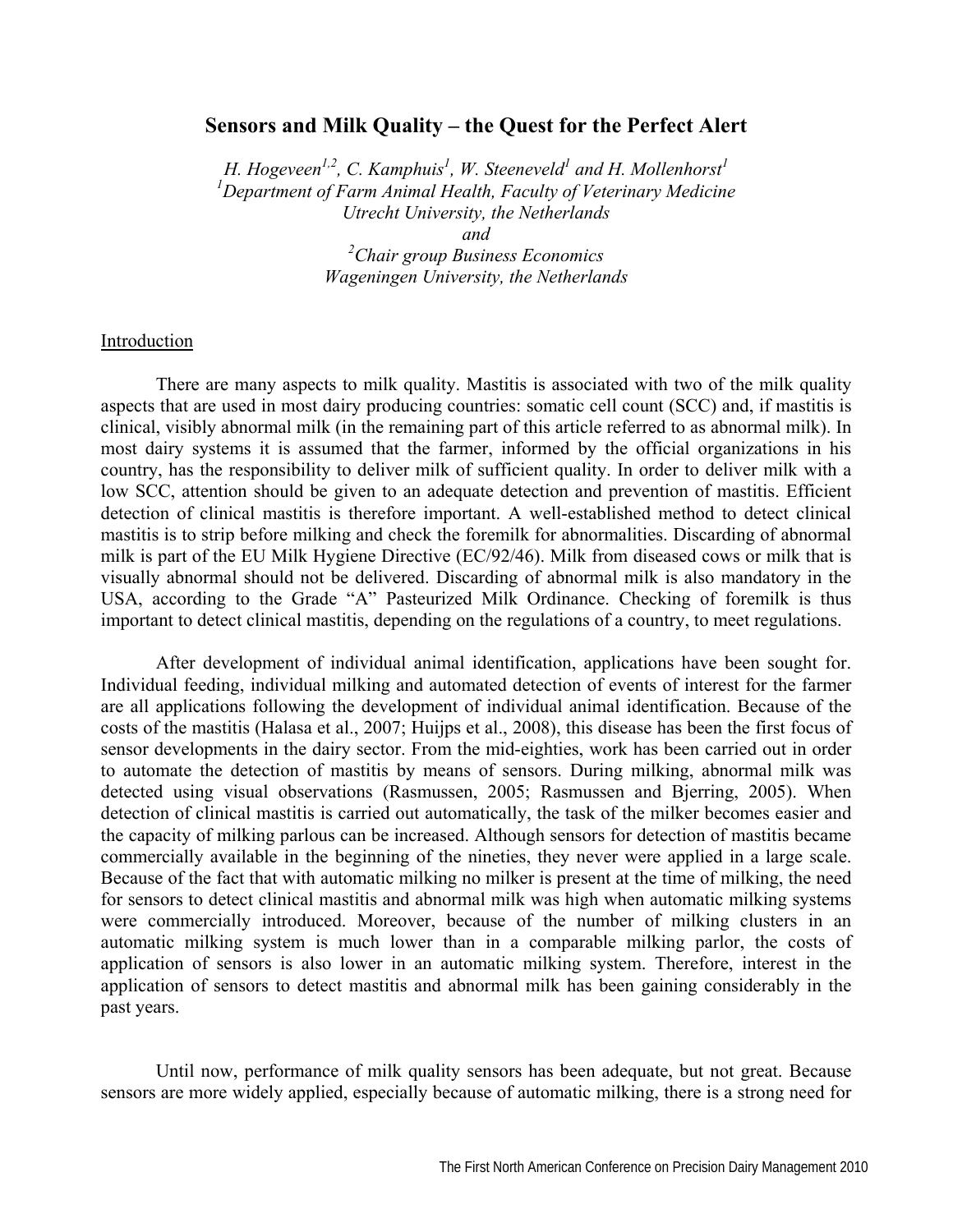improvement of performance. There are two major routes through which this can be done: improvement of sensors and improvement of detection models that translate the sensor data in information for the herdsman. This paper describes the current status of sensors to detect abnormal milk, subclinical mastitis and clinical mastitis. To evaluate the performance of a system, the goal of usage determines the needed performance. Therefore, this paper first starts with a section on performance demands, followed by a section on different types of sensors, different approaches of algorithms and will finish with an overview of performance of systems.

### Demands for Automatic Detection of Mastitis and Abnormal Milk

# *Evaluation of sensors*

Sensors for detection of mastitis and/or abnormal milk can be seen as diagnostic tests, which can be characterized by epidemiological parameters. When evaluating a sensor, this is done in an experiment where the alerts given by the sensor are compared with the occurrence of an event in reality (gold standard). The outcomes of such an experiment can be classified as follows:

- Observations where the event occurs with an alert (*TruePosCount*)
- Observations where the event occurs without an alert (*FalseNegCount*)
- Observations where the event does not occur with an alert (*FalsePosCount*)
- Observations where the event does not occur without an alert (*TrueNegCount*)

Using these basic classifications, the performance of a sensor can be evaluated as follows. The two most important parameters are sensitivity and specificity:

# *Sensitivity (%) = 100 \* TruePosCount / (TruePosCount + FalseNegCount Specificity (%) = 100 \* TrueNegCount / (FalePosCount + TrueNegCount)*

The sensitivity refers to the probability that the event of interest (e.g., a cow with clinical mastitis) will be classified as such (positive test result; alert). The specificity refers to the probability that when the event of interest does not occur (e.g., a without clinical mastitis) will be classified as normal (negative test result; no alert). Sensitivity and specificity are interdependent. If the threshold of a test is increased, the number of positive outcomes and thus the sensitivity will decrease. On the other hand, the specificity will increase. Therefore, thresholds have to be set in such a way that the performance of a sensor in terms of sensitivity and specificity is optimized.

The sensitivity and specificity of a test are independent of the occurrence of the events (prevalence). For a practical evaluation of sensors, the prevalence of the event of interest is important. The prevalence of clinical mastitis, subclinical mastitis and abnormal milk is very low. Prevalence of clinical mastitis and abnormal milk is approximately 0,04 % (4 cases per 10,000 milkings). The prevalence of subclinical mastitis is, depending on the definition of subclinical mastitis, approximately 100-5000 cases per 10,000 milkings. This low prevalence, especially for clinical mastitis, will have effects on the interpretation of sensor data. The farmer does not see the gold standard, but sees alerts. To evaluate sensors to detect mastitis or abnormal milk from a farmer's point of view, the following two definitions are proposed (Sherlock et al., 2008):

*Success Rate = TruePosCount / (TruePosCount + FalePosCount Fale Alert Rate = 1,000 \* FalsePosCount / totalCowMilkings*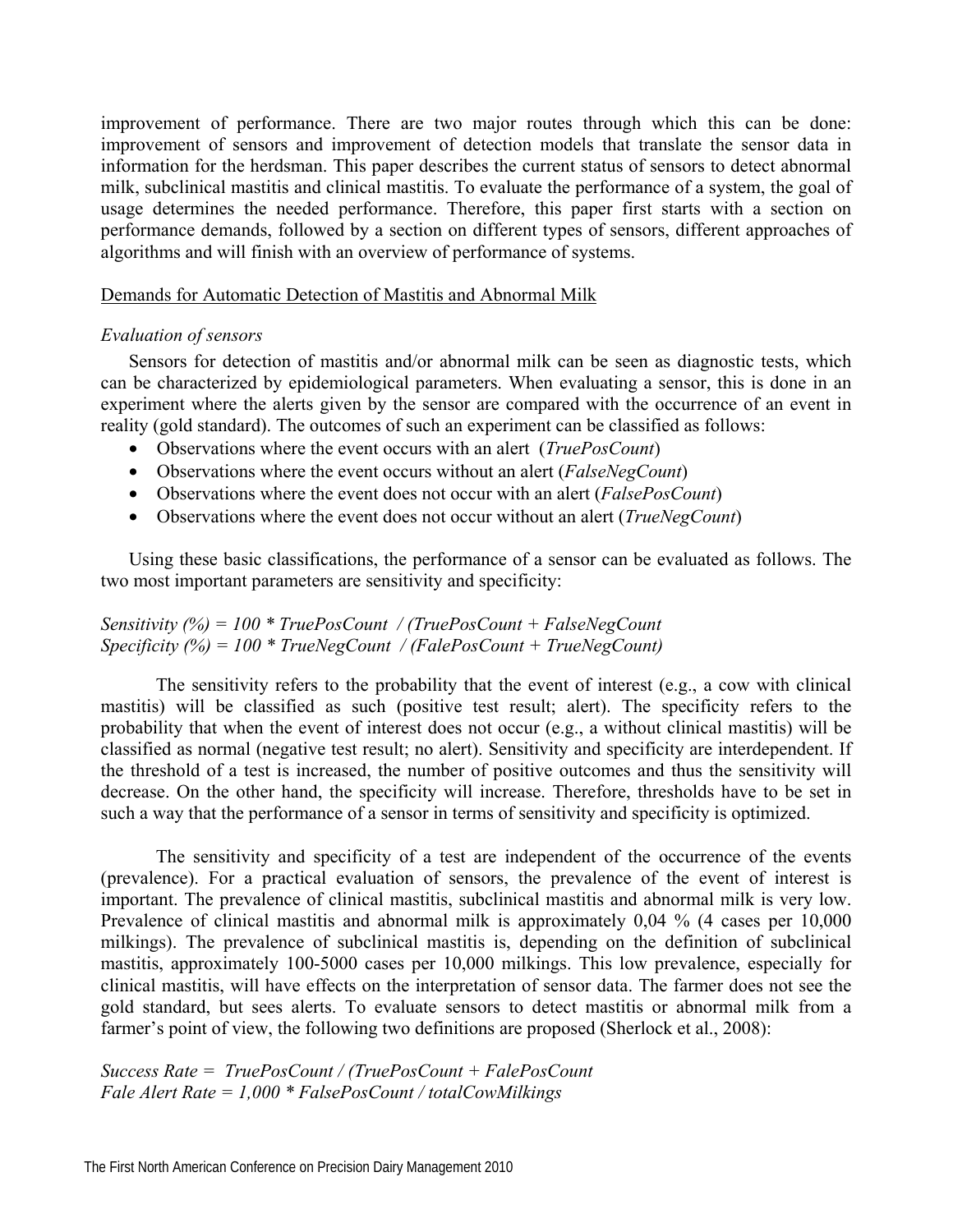Note that we have deliberately avoided the commonly employed terms true positive, false positive, true negative and false negative because of inconsistency in their usage. For instance, consider the following three definitions of a true positive as: 'a case of mastitis where one or more alerts are given' (deMol et al. 1997); 'an alert during a mastitis period' (deMol and Woldt, 2001); and 'an alert on the day of observation' (Cavero et al. 2006). Each is capable of generating a different true positive list from the same basic data. Success rate could be a more useful statistic, giving a more direct measure of the proportion of alerts that are likely to be correct. Success rate is a synonym for the positive predictive value. A downside of success rate is that it is not an 'absolute' statistic. Thus, the success rate will vary with the prevalence of the condition being monitored. This downside can be avoided by calculating the total number of false alerts over a given number of cow-milkings, e.g., the total number of false alerts per 1,000 cow-milkings. This expression of the 'false alert rate' would be a simple, practical and comprehensible measure to which farmers will readily relate. The false alert rate is essentially 10 \* (100% - specificity) per 1,000 cow-milkings. This approximation should always be close enough for practical purposes since in normal situations, the prevalence of mastitis or abnormal milk is very low relative to the total number of cow milkings.

A basic evaluation method is to compare alerts with events at the same moment. For instance, for 1,000 milkings visual evaluation of normality of milk is carried out. These data are used as the gold standard. An event is defined as the occurrence of abnormal milk. When, during the same milking the sensor is used and alerts are generated, the counts of events in relation to alerts can be evaluated as above (e.g., Mollenhorst et al., 2010; Nielen et al., 1995a). However, when the timing of observations of events and alerts does not occur at the same moment, time windows have to be used to combine those observations (e.g. Kamphuis et al., 2010; de Mol et al.). Especially when the time between observations is variable, the use of a time window becomes more complex (Sherlock et al., 2008). Time windows can also be used in the interpretation of timing of alerts. If it is no problem when an alert is given up to fourteen days after the onset of an event, an alert will regarded as true positive, when it is given within fourteen days of the onset of the event. This knowledge can be used calculating the TruePosCount and TrueNegCount. In general, performance of sensors will improve when larger time windows are used. When the used time window during evaluation does not match practice, the actual use of sensors might lead to disappointment by the farmer. Therefore, time windows should be well considered.

In the evaluation of sensors, it is very important that the event of interest is clearly defined; especially because the demands for a test might differ for the event of interest. For instance, detection of (visual) abnormal milk is done for different purposes than detection of clinical mastitis or subclinical mastitis. In the following sections these events will be described in the light of demand for performance of sensors.

### *Clinical mastitis*

The primary goal for on-line detection of clinical mastitis is to be able to cure the diseased cow. After an alert signal, the herdsman will check the cow first to confirm the mastitis before deciding on treatment. The advantage of using a sensor system to detect clinical mastitis is the management by exception principle. Only those cows requiring attention will get it. Because a mastitis case will be confirmed first, a little higher false alert rate will not be a problem. The only costs that are made are the check made by the herdsman. Alerts can be given directly in the milking parlor, decreasing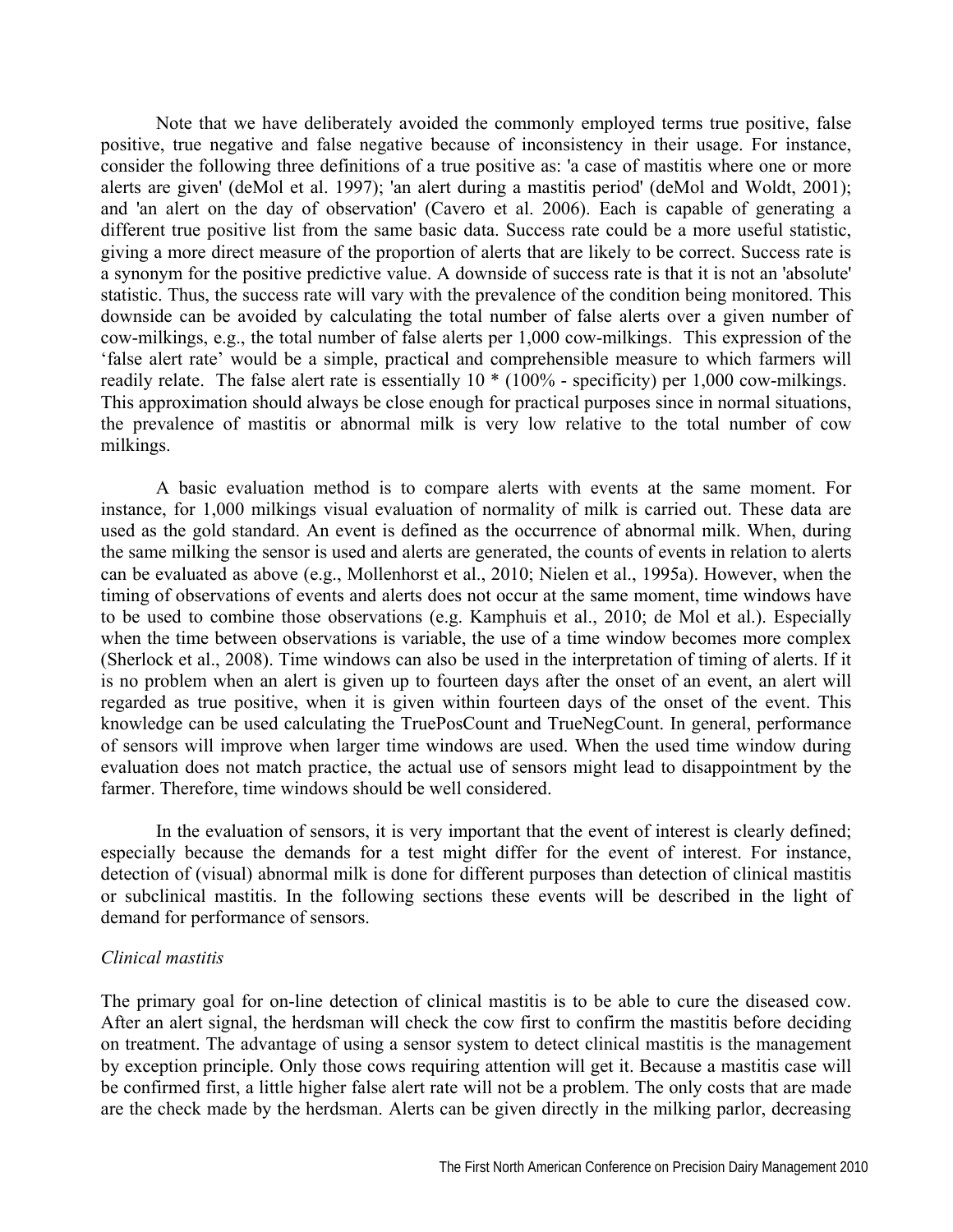the time that is needed to milk one cow. Currently, sensors to detect clinical mastitis are mostly applied in automatic milking systems. In these systems, alerts are placed on a list. The herdsman checks this list regularly and has to checks the cows on it. Costs involved with checking are higher, because it requires more (annoying) labor to find the cow, fetch her and check her somewhere in the barn. For use with an automatic milking system, therefore, the false alert rate should be lower. It is important that as many cows with clinical mastitis as possible (preferably all) will be identified, requiring a high sensitivity. From a welfare point of view, at least cows with severe clinical mastitis (grave systemic and local symptoms) must be detected. Time windows for clinical mastitis should be short. A cow with clinical mastitis should be treated soon after the onset of clinical signs. When a cow receives an alert when there are no clinical signs yet, the farmer will check the cow and determine that it was a false alert and do nothing, while in fact the cow would become clinical soon. In the next section, this will be discussed further.

Using research results from a large European project (Rasmussen and Bjerring, 2003), the latest International Standard (ISO 20966, 2007) includes an Annex, attempting to deal with methods of detecting abnormal milk and interpretation of test results. This annex describes a minimum sensitivity of 80 %, combined with a specificity larger than 99 % ( $\sim$ false alert rate smaller than 10 per 1,000 milkings).

# *Subclinical mastitis*

Events are only interesting when detection offers opportunity for improvement. This is difficult to define in the case of subclinical mastitis. First of all, the definition of subclinical mastitis is difficult. There might be three possibilities for which detection of subclinical mastitis is interesting, and the appropriate definition of subclinical mastitis depends on these. Mastitis is caused by infection. Before a cow with an intramammary infection becomes clinical, there is a subclinical phase, where in presence of a pathogen, the somatic cell count is already elevated. In a controlled experiment it has been shown that the efficacy of treatment improves when cows with an intramammary infection are treated before occurrence of signs of clinical mastitis (pre-clinical mastitis). When treating cows based on alerts of a sensor system before clinical signs appear, the false alert rate should be very low, because for each false alert, a cow is treated with antibiotics. The sensitivity does not necessarily have to be high, because common practice at the moment is to wait with treatment until a cow becomes clinical. Time windows can be longer than for clinical mastitis.

Besides the treatment of cows with subclinical intramammary infection shortly before onset of clinical signs, cows with chronic subclinical mastitis might also be treated. Until now, research did not show much economic benefit of treatment of subclinical mastitis (Swinkels et al., 2006; Steeneveld et al., 2007). When modeling with a dynamic model, the reduction of transmission of infections within a herd gave clear economic benefits of treatment of subclinical mastitis (Van den Borne et al., 2010). Although the use of somatic cell counts, as measured in a dairy herd information program are sufficient to detect cows with chronic subclinical mastitis, sensors can be used for that task. The false alert rate should be low, but there are no high requirements for sensitivity or time windows.

Finally, the milk payments depend on the bulk milk somatic cell count. If that exceeds a certain limit, a bonus is missed or a penalty is given. If the bulk milk somatic cell count of a farm is close to a payment limit, it might be beneficial to not deliver milk of certain cows with a high somatic cell count. Sensors may assist in this. Again, false alert rates should be low. The sensitivity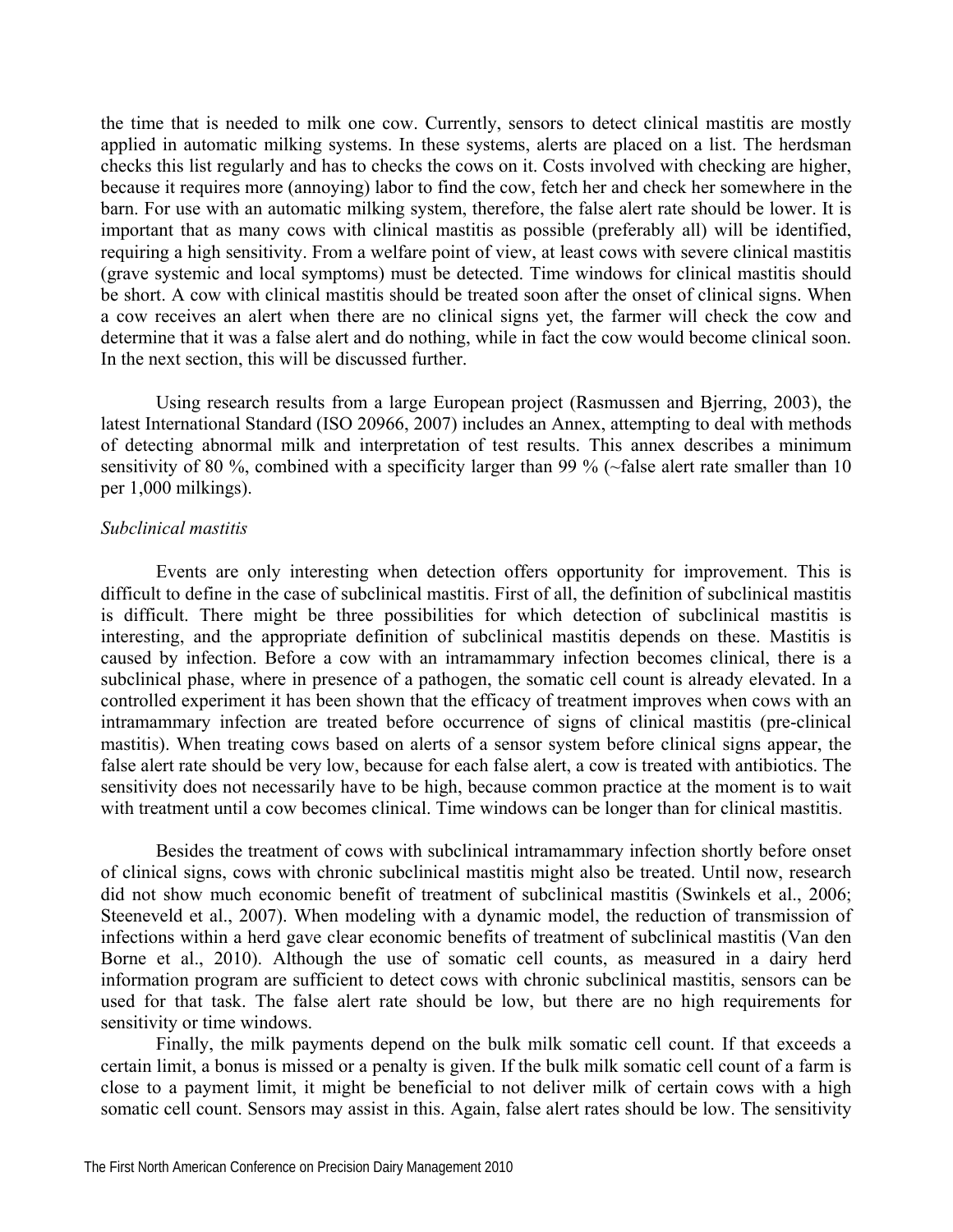is not very important because only milk of a limited number of cows has to be excluded from delivery. Short time windows are more important because the milk that is excluded from delivery should indeed by milk with a high somatic cell count.

#### *Abnormal milk*

Almost all abnormal milk is a result of clinical mastitis. However, abnormal milk might also be caused by blood. While the goal for detection clinical mastitis is to be able to cure a diseased cow, the goal of detection of abnormal milk is to discard this milk, as is required by regulations in most milk producing countries. If the task of discarding abnormal milk has to be carried out automatically as is the case with an automatic milking system, it is not sufficient to use alert lists. An alert must be followed directly by automatic separation of the milk. The management information system must detect as much milkings with abnormal milk as possible (preferably all), requiring a high sensitivity. Since each milking which is unnecessarily separated costs money, the false alert rate should be very low. Time windows should be small.

The costs associated with automated discarding of abnormal milk under varying performance of sensor systems have been evaluated (Pietersma and Hogeveen, 2004). The results of this research suggested that the false alert rate of detection systems for automatic separation of abnormal milk should be very low, perhaps lower than 5 false alerts per 1,000 milkings, to avoid substantial economic losses due to incorrectly discarding normal milk.

### Sensors to Detect Mastitis and Abnormal Milk

Because of the physiological changes in the udder, intramammary infections lead to major alterations in the composition of milk (Kitchen, 1981). Clinical mastitis is per definition an intramammary infection where visible changes in the appearance of the milk, the udder or both occur as an effect of the inflammation process. Amongst others, a rapid influx of polymorphonuclear leukocytes leads to an increase of the somatic cell count (SCC). This SCC is the basis of many milk quality programs worldwide. Besides the influx of polymorphonuclear leukocytes, there are other compositional changes in milk. Sensors have been developed that can detect some of these changes on-line. Recently, two reviews have been published on sensors and udder health (Brandt et al., 2010; Viguier et al., 2009) This chapter presents a summary of the most important sensors, currently available in practice.

#### *Electrical conductivity*

Electrical conductivity (EC) is a measure of the resistance of a particular material to an electric current. In milk, ions present are the main component conducting electricity. Active and passive transport systems in the secretory cells of the mammary gland keep the sodium-potassium ratio in the milk approximately 1:3, whereas it is 30:1 in extracellular fluid or blood. The chloride concentration in milk is much lower than in blood. The mammary ducts are impermeable to ions (Figure 1A). Mastitis leads to a change in blood capillary permeability, destruction of tight junctions and the destruction of the active ion-pumping systems. As a result the ion concentrations in milk change. Since milk is iso-osmotic with blood, the secretory cells of the mammary gland will stabilize the osmotic pressure leading to a change in EC (Figure 1B).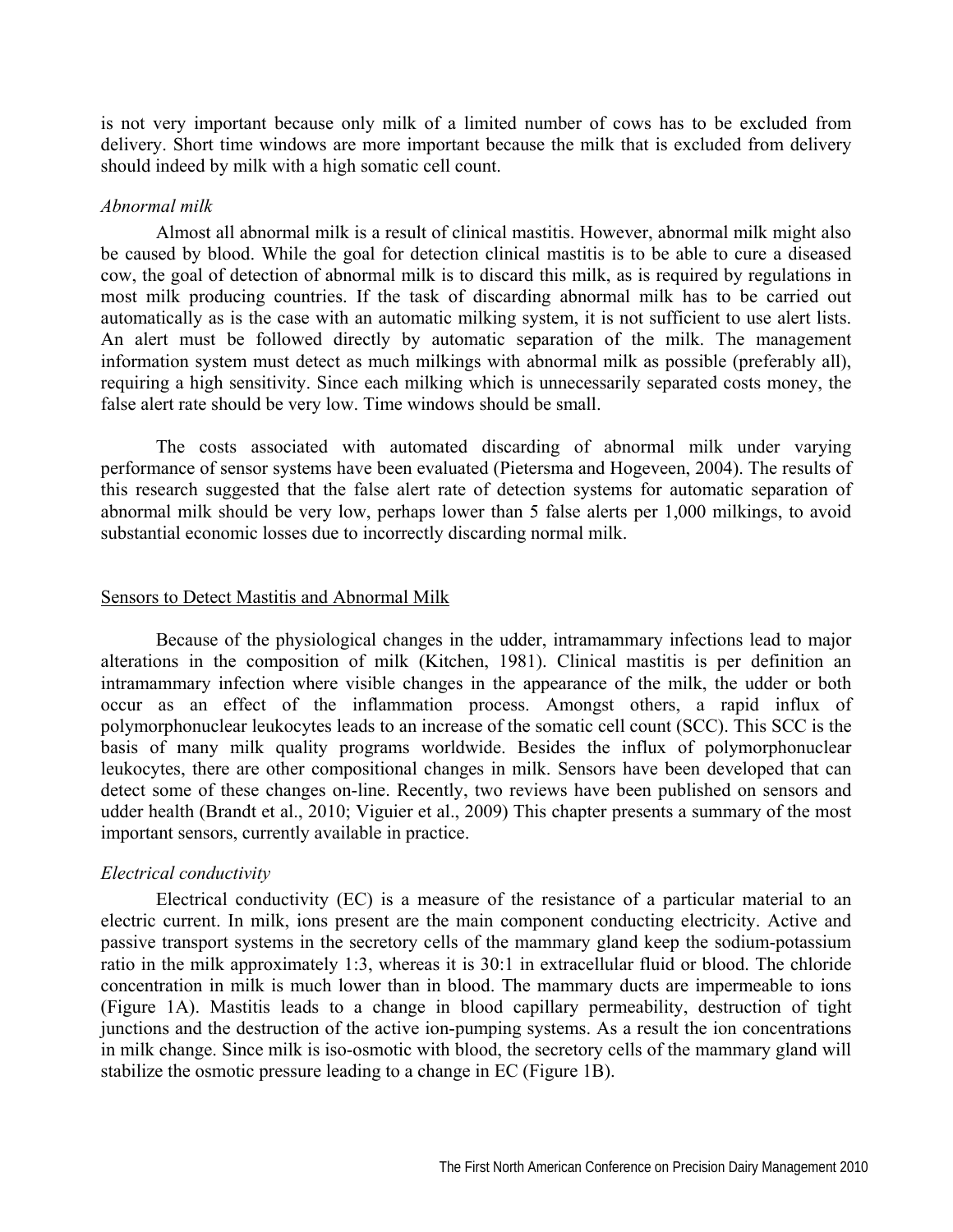

Figure 1. Schematic overview of the pathways of ion transport in the mammary secretory epithelium (based on Linzell and Peaker, 1971). Part A is the situation in a normal functioning mammary gland. Part B represents some of the changes caused, amongst others, by mastitis.

Because the principle of measuring EC is relatively simple, sensors for measuring EC are commercially available for a number of years. Basically there are two types of systems available: 1) systems that measure the conductivity of the whole milk, located for instance in the electronic milk meter and 2) systems measuring the conductivity per udder quarter, located in the claw of the milking cluster (traditional milking systems) or in the long milk tube (automatic milking systems). Since mastitis is an event which occurs on udder quarter, EC measurements on quarter level give the possibility to compare udder quarters, thus increasing the test characteristics.

### *L-lactate dehydrogenase*

L-lactate dehydrogenase (LDH) is the result of one of the enzymatic reactions following mastitis. It is part of the glycolytic pathway, found in the cytoplasm of all cells and tissues in the body. LDH is a responsive indicator of mastitis as a result of the animal's immune response against infection and changes in cellular membrane chemistry. . A bio-sensor, using dry-stick technology is commercially available commercially and has been evaluated.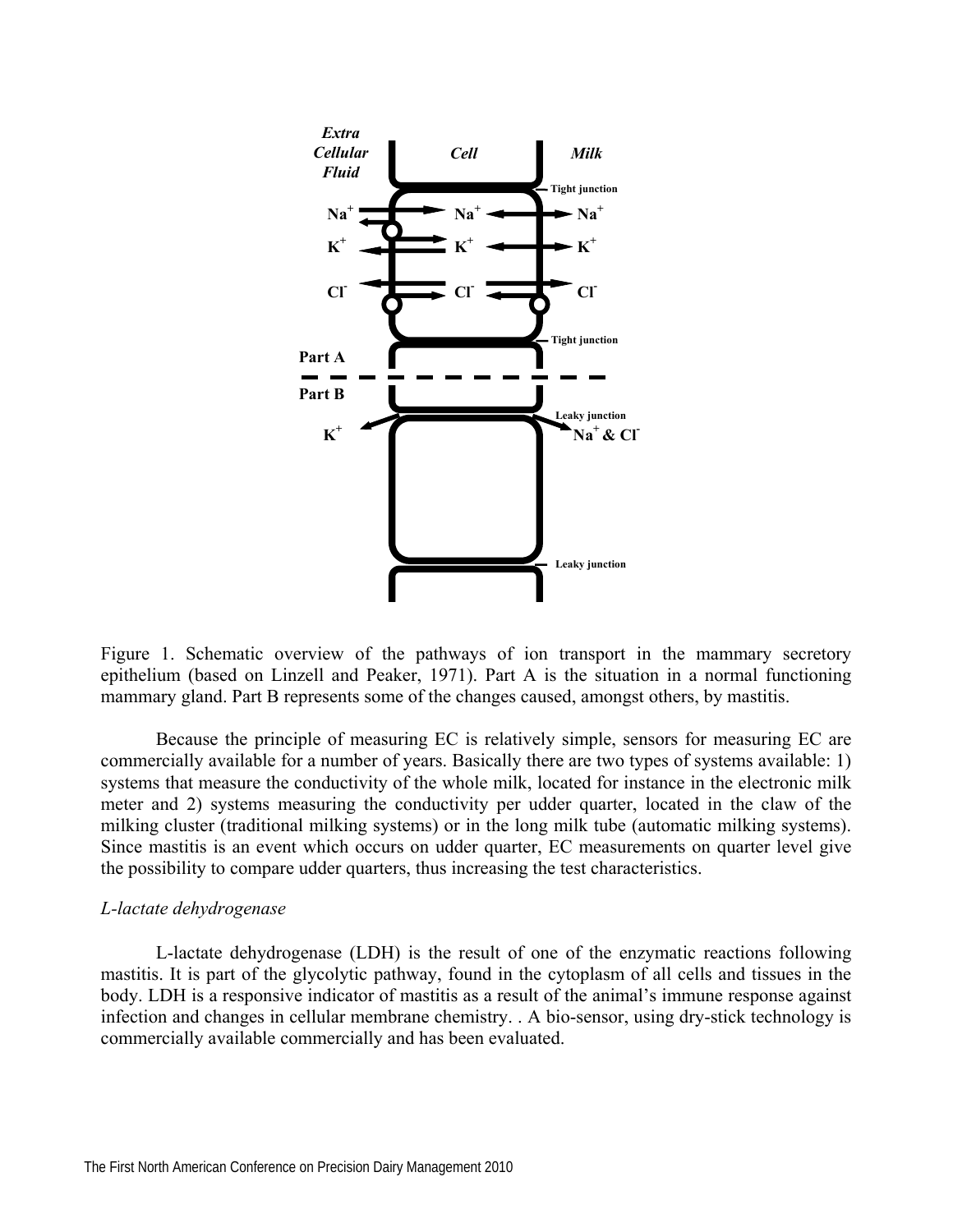### *Color*

A direct measure of the physical characteristics of abnormal milk (mostly due to clinical mastitis) will most likely offer better detection results than a measurement of an indirect indicator of mastitis or abnormal milk. One of the visible aspects of milk is its colour. Recently a sensor for online colour measurement is on the market.

The principle of the sensor is based on the reflection of light generated by a LED. The whiter the milk, the more light is reflected. Three different wavelengths of light are measured by the sensor: red, green and blue.

In a first study under laboratory circumstances, using homogenised quarter milk samples from 8 cows with clinical mastitis the potential to detect mastitis from colour measurements was estimated. The milk samples of the suspected quarters of all 8 cows with clinical mastitis showed lower color values than homogenized milk.

Color sensors are commercially available. In a detailed study on the predictive potential of EC and colour measurements, it became clear that most information to distinguish udder quarters with abnormal milk and clinical mastitis from other udder quarters could be found in EC measurements. The potential of colour measurements did add but not very much. This means that colour sensors should always be used in combination with other sensors.

#### Somatic cell count

The best-known and most widely applied parameter related to mastitis and used for detection, is the somatic cell count (SCC). Rapid reliable measurement of SCC is carried out routinely in laboratories, and can be used to monitor udder health. Therefore, SCC is used as an important tool for the control of (subclinical) mastitis. Near infrared (NIR) has shown to be able to measure, amongst others, SCC in raw milk (e.g., Tsenkova et al., 1999). A commercial available NIR analyzer has been described (Katz et al., 2007).

Sensors that measure SCC on-line, based on the principles of CMT are commercially available on automatic milking systems. One of these sensors utilizes the gel-formation process of the Californian mastitis test (Figure 2). The potential value of this sensor has been studied at the cow level in combination with quarter-based EC. With thresholds set in such a way that the sensitivity of the test was 80 %, on-line SCC measurement gave similar results as EC (using standard algorithms). The test based on on-line SCC measurement gave a probability of 13 % that a positive sensor outcome was a case of clinical mastitis. When combining EC and SCC measurements, the probability that a positive sensor outcome was a case of clinical mastitis increased to 33 %. These results suggested that estimating SCC from a composite cow milking contributes to an automatic sensing system for the detection of CM by reducing the number of false positive attentions while keeping the sensitivity of detection at a reasonable level. Recent, yet unpublished, data show that measuring SCC on quarter level gives better detection performance than measuring SCC on cow level.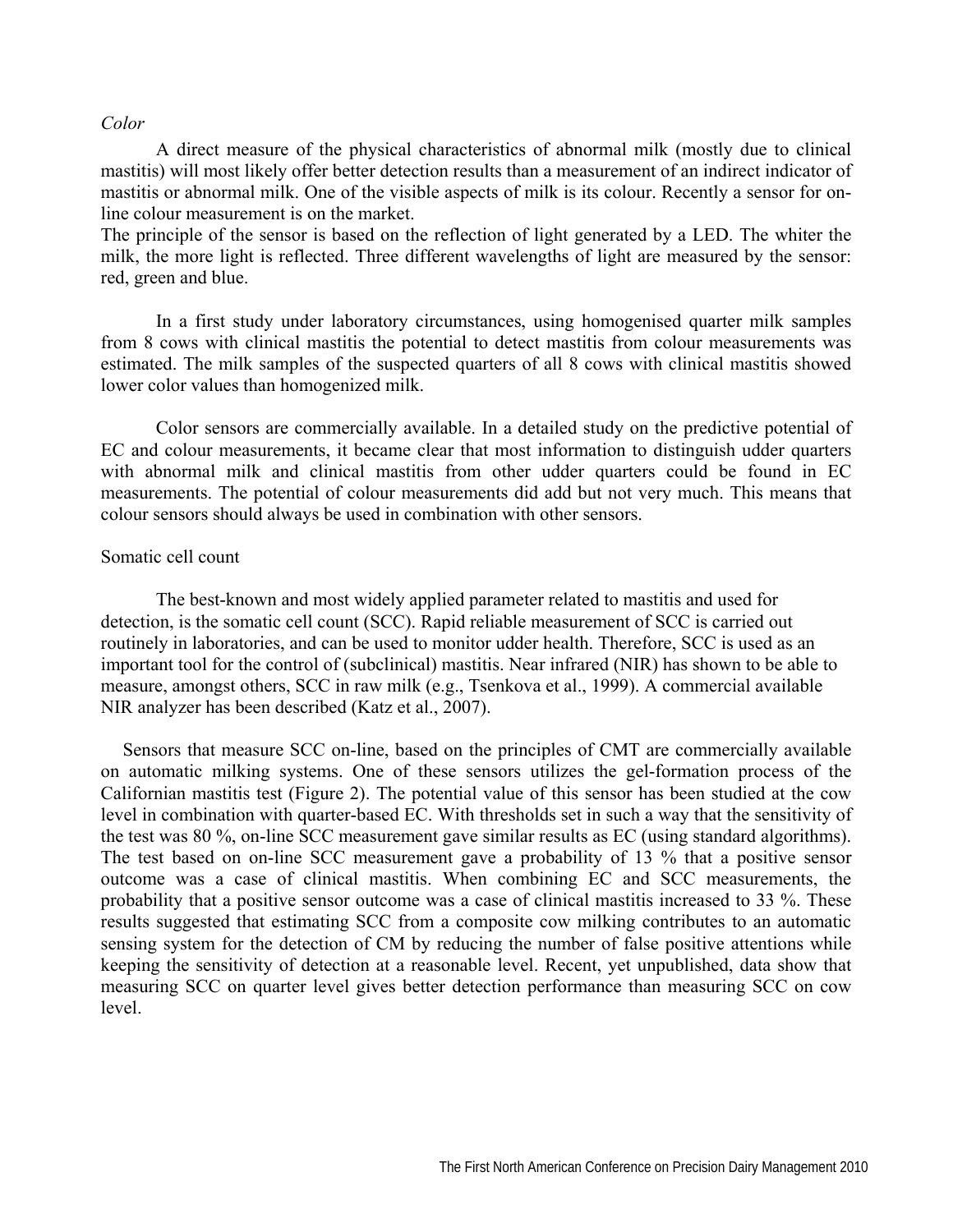

Figure 2. Representation of on-line SCC sensor based on gel formation as utilized by the Californian mastitis test.

# Algorithms and Performance

Sensors, how advanced they might be, deliver data. Many on-line sensors deliver a large amount of data. There are many measurements per milking, sometimes per udder quarter and during many milkings. These data in itself are not informative. These data should be processed to generate information.

An example of information is the probability that this cow has mastitis during this milking (alerts). Many algorithms have been proposed, developed and described to perform this task. A very straightforward example of an algorithm is the use of a threshold: if the measurement is above that threshold, an alert is generated. Because of the low prevalence of the event that has to be detected (clinical mastitis, abnormal milk or subclinical mastitis), there are high demands on the processing of sensor data. A good algorithm is essential to optimize the on-line sensor data in an interpretable value. Algorithms can make a huge difference in the performance of a sensor system. Described algorithms include the use of thresholds (e.g., Mollenhorst et al., 2010), moving averages (e.g.,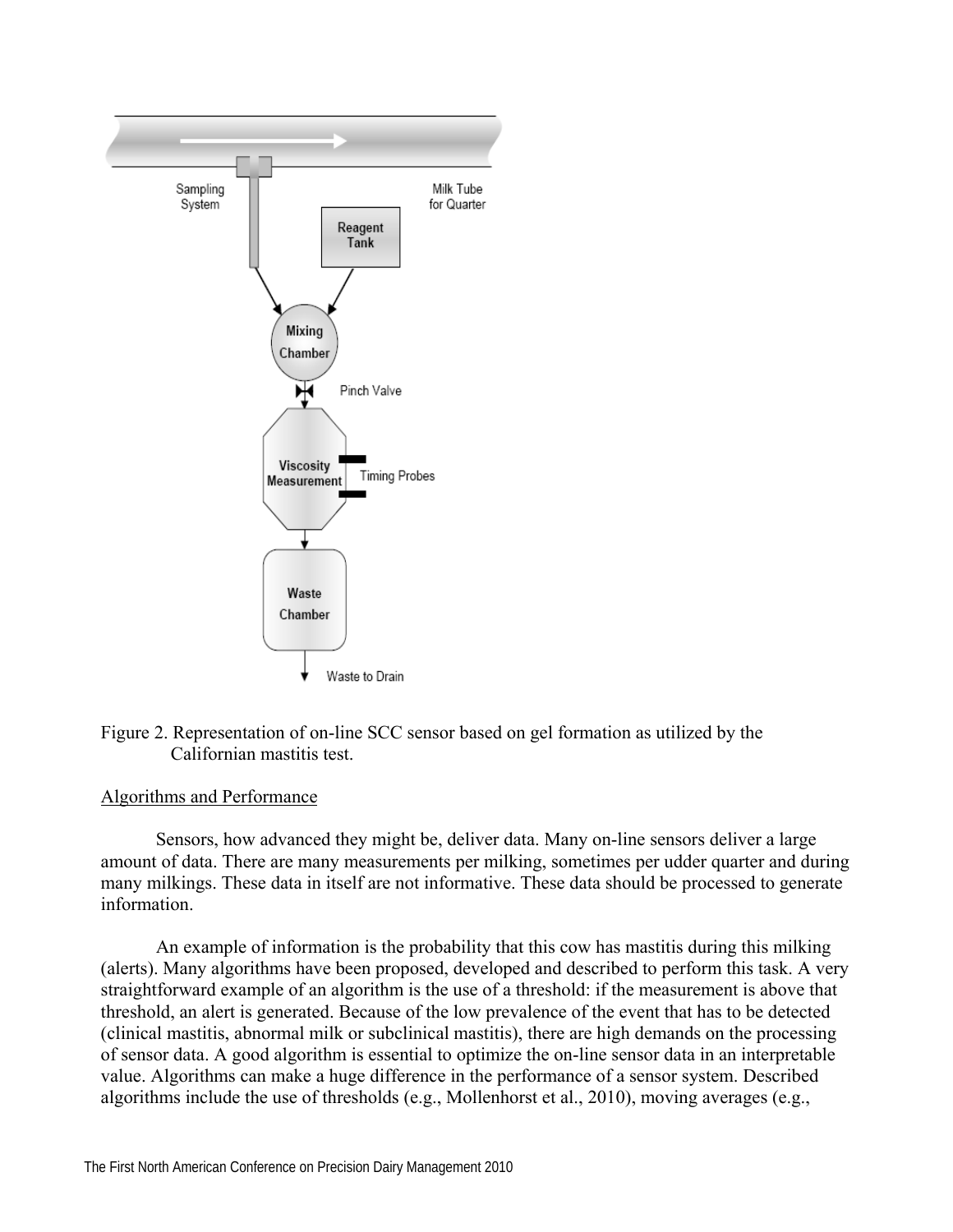Maatje et al., 1992), neural networks (e.g., Nielen et al., 1995a), multivariate regression models (e.g., De Mol et al., 1997; Nielen et al., 1995b), time series models models such as Kalman filters (e.g., De Mol et al., 1999; Friggens et al., 2007), fuzzy logic (e.g. Cavero et al., 2006; De Mol and Woldt, 2001) and datamining (e.g., Kamphuis et al., 2010). The information should finally be processed into action. Many times this latter step is carried out by the herdsman, although there are possibilities to support this with automation (automated decision support).

| Paper                          | $\rm SE$        | <b>SP</b>       | Time                     | Definition of event  | Sensors                   |
|--------------------------------|-----------------|-----------------|--------------------------|----------------------|---------------------------|
|                                |                 |                 | window                   |                      |                           |
| Cavero et al.,                 | 81              | 94              | 5d                       | Treated<br>cases     | of EC, milk prod,<br>milk |
| 2006                           |                 |                 |                          | mastitis             | flow                      |
| Mol<br>$\&$<br>De              | 100             | 96              | 7d                       | Observation          | of EC, milk yield         |
| Ouweltjes, 2001                |                 |                 |                          | clinical mastitis    |                           |
| Mol<br>$\&$<br>De              | $100^a$         | 99.75           | 7d                       | Clinical<br>Observed | EC                        |
| Woldt, 2001                    |                 |                 |                          | mastitis             |                           |
| De Mol et al.,                 | 90 <sup>b</sup> | $98.3^{\circ}$  | 17d                      | Clinical mastitis    | EC, Milk yield, temp      |
| 1997                           |                 |                 |                          |                      |                           |
| De Mol et al.,                 | $76^{\rm b}$    | $98.3^{\circ}$  | 28d                      | Sublinical mastitis  | EC, Milk yield, temp      |
| 1997                           |                 |                 |                          |                      |                           |
| De Mol et al.,                 | $71^{b,d}$      | $97.9^{\circ}$  | 4d                       | Clinical mastitis    | EC, Milk yield, temp      |
| 2001                           |                 |                 |                          |                      |                           |
| Maatje<br>et al.,              | 100             | $\gamma$        | 14d                      | Clinical mastitis    | EC, temp, milk yield      |
| 1992                           |                 |                 |                          |                      |                           |
| Maatje et al., 90 <sup>b</sup> |                 | $98.2^{\circ}$  | 14d                      | Clinical mastitis    | EC, temp, milk yield      |
| 1997                           |                 |                 |                          |                      |                           |
| Mottram et al., 56             |                 | 82              | $\overline{\phantom{0}}$ | Clinical mastitis    | EC                        |
| 2007                           |                 |                 |                          |                      |                           |
| Nielen et al., 77              |                 | 69              | 1 <sub>d</sub>           | Clinical mastitis    | EC, temp, milk yield      |
| 1995                           |                 |                 |                          |                      |                           |
| Nielen et al., 84              |                 | 97              | $\boldsymbol{0}$         | Clinical mastitis    | EC, temp, milk yield      |
| 1995f                          |                 |                 |                          |                      |                           |
| Norberg et al., 43             |                 | 93              | $\boldsymbol{0}$         | Clinical mastitis    | EC                        |
| 2004                           |                 |                 |                          |                      |                           |
| Claycomb et al., 83            |                 | 98 <sup>e</sup> | 4d/2d                    | Clinical mastitis    | EC                        |
| 2009                           |                 |                 |                          |                      |                           |
| Sheldrake<br>$\&$              | 49              | 79              | $\boldsymbol{0}$         | Mastitis, bacterio-  | EC                        |
| Hoare, 1981                    |                 |                 |                          | logical culturing    |                           |

Table 1. Overview of performance, including sensitivity (SE), specificity (SP) and used time window of detection models using measurement of electrical conductivity (EC) as main sensor.

Hoare, 1981 logical culturing a fuzzy logic was used to classify alerts generated by detection model previously developed (De Mol and Ouweltjes, 2000) in order to decrease FP alerts, not to increase SE of the detection model **b** calculated for a mastitis case

<sup>c</sup> calculated for a mastitis-free milking using only cows that never had mastitis

<sup>d</sup> average SE, based on two alert lists (one for clinical mastitis, one for illness in general)

<sup>e</sup> approximation using formula: false alert rate  $\approx 10 * (100 - \text{specificity})$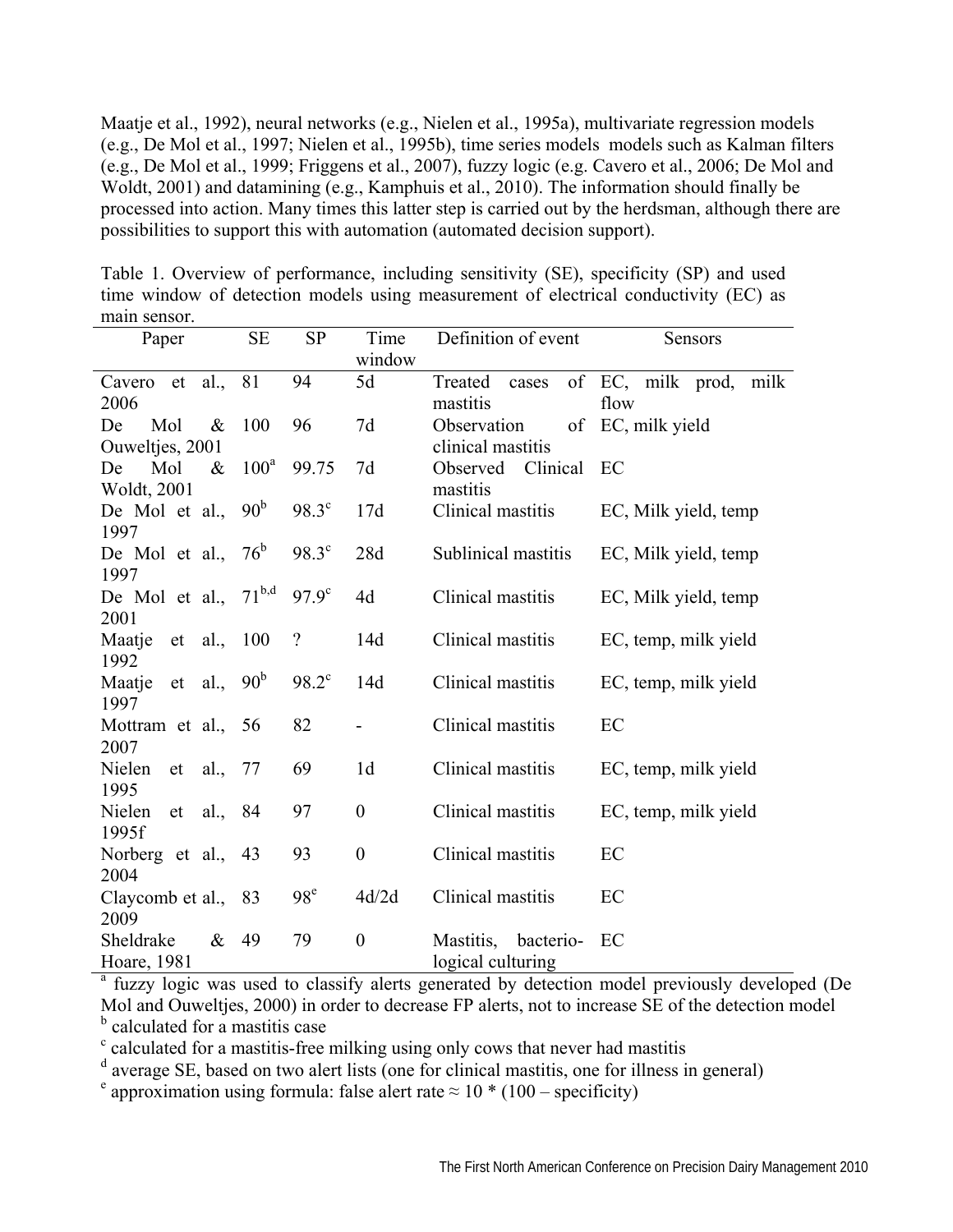| Paper                      | <b>SE</b> | <b>SP</b> | Time      | Definition of | <b>Sensors</b>                                   |
|----------------------------|-----------|-----------|-----------|---------------|--------------------------------------------------|
|                            |           |           | window    | event         |                                                  |
| Kamphuis et al.,           | 80        | $92^a$    | 3d        |               | Treated cases of EC, in-line somatic cell        |
| 2008                       |           |           |           | masitits      | count                                            |
| Kamphuis et al., 32        |           | 98.7      | $\leq$ ld |               | Clinical mastitis EC, color, milk prod           |
| 2010                       |           |           |           |               |                                                  |
| Kramer et al., 75 92.1     |           |           | 5d        |               | Treated cases of Milk yield, dry<br>matter       |
| 2009                       |           |           |           | mastitis      | intake,<br>intake,<br>water                      |
|                            |           |           |           |               | activity,<br>previous                            |
|                            |           |           |           |               | diseases                                         |
| Friggens et al., 92.8 97.9 |           |           |           |               | 15 days Treated cases of L-lactate dehydrogenese |
| $2007^{\rm b}$             |           |           |           | mastitis      |                                                  |

Table 2. Overview of performance, including sensitivity (SE), specificity (SP) and used time window of detection models using measurement other sensors than only electrical conductivity (EC) as main sensor.

<sup>a</sup> approximation using formula: false alert rate  $\approx 10 * (100 - \text{specificity})$ 

<sup>b</sup> including only a highly selected set with only clearly diseased and clearly healthy cases.

Because mastitis is associated with many changes in the cow and milk, a combination of more than one sensor has been proven to be useful. The most used sensor for EC, is many times combined with measures of milk yield and milk temperature (Table 1). Sensitivity varies from 43% tot 100 %, while the specificity varies from 69 % tot 99.75 %. However, used time windows do also vary greatly from 0 days (measurements during the same milking) to 28 days. Although in some studies a sensitivity of 100 % was found when using EC to detect clinical mastitis, test results in studies more closely related to practice are not very good. Especially the sensitivity is low. Table 2 gives an overview of more recent studies that use newly developed sensor such as a sensor for color, somatic cell count or LDH. A final paper (Kramer et al., 2009) is included in Table 2 that uses many measurements carried out outside the milk. Also in these studies there is a large variation in found sensitivities, specificities and time windows.

The variation in study results is difficult to explain. There is a relation between sensitivity and specificity. By varying the classification threshold, the sensitivity might be changed. This change is negatively correlated with a change in specificity. Another interesting observation is the relation between used time window of evaluation and performance of the system. With a longer time window, the performance increases (Figure 3).

A combination of data from different sensors has shown to improve the detection performance (e.g., Kamphuis et al., 2008b; Mollenhorst et al., 2010). This combination needs to be accompanied by improved and more complex detection algorithms. A final method that is proposed to improve the detection performance of sensors, is the combination of sensor output with other, non-sensor information of the cows, such as lactation stage, mastitis history (Chagunda et al., 2006; Steeneveld et al., 2008). It is applied in one described system (Chagunda et al., 2006), but from that publication it was not clear what the addition of the non-sensor information added to the detection performance. Very recent data showed that, although cow information does predict the risk of clinical mastitis and thus the prior probability of clinical mastitis, these additional data did not add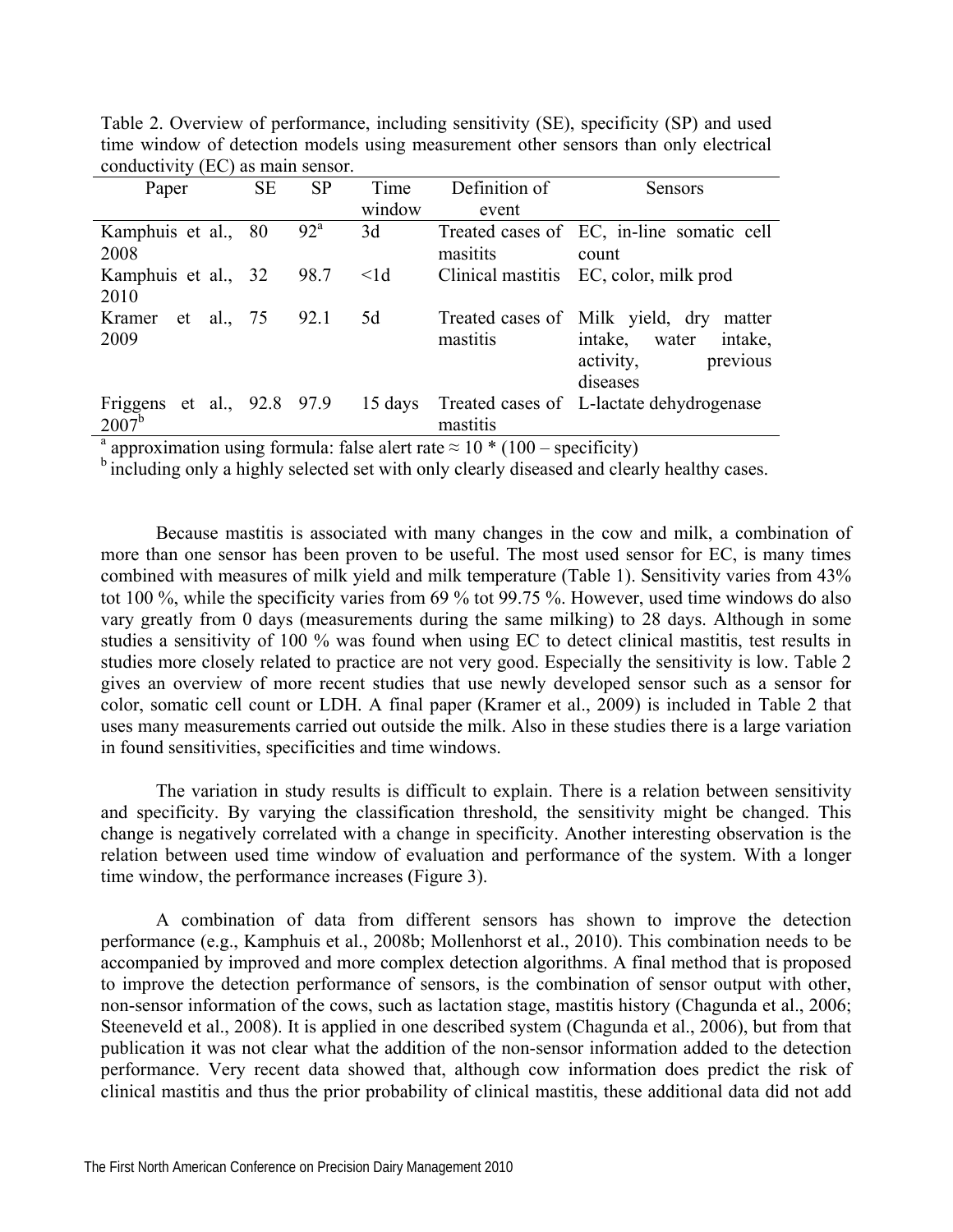much to the detection performance of sensor systems (Steeneveld et al., 2010). Therefore, not too much must be expected from this combination of sensor data and other cow information.



Figure 3. Sensitivities and specificities of various studies, plotted against the used time windows.

### Concluding Remarks

The use of sensors to improve milk quality gains much attention lately. This is largely because of the demand of good performing sensors to be used by automatic milking systems. The mostly studied and applied sensor measures EC. Besides the development of automatic milking systems, there are new sensor developments, for instance the use of NIR, measurement of SCC and LDH that makes interesting future improvement possible. When evaluation a sensor system, it is very important to define the event that needs to be detected. Moreover it is important to consider an appropriate time window. For the most needed detection systems, to detect clinical mastitis, a short time window should be used.

For future applications, the definition of mastitis might be reconsidered. Currently there is still a distinction between clinical and subclinical mastitis. With renewed interest and found efficiency of treating subclinical mastitis cases, it might be interesting to get away from a binary mastitis variable and to go to a continuous mastitis variable. A first step towards such a system of thinking has recently been made with the introduction of "Degree of infection" (Højsgaard and Friggens, 2010). Currently we are at the beginning of a series of new developments. The quest for the perfect milk quality is only beginning.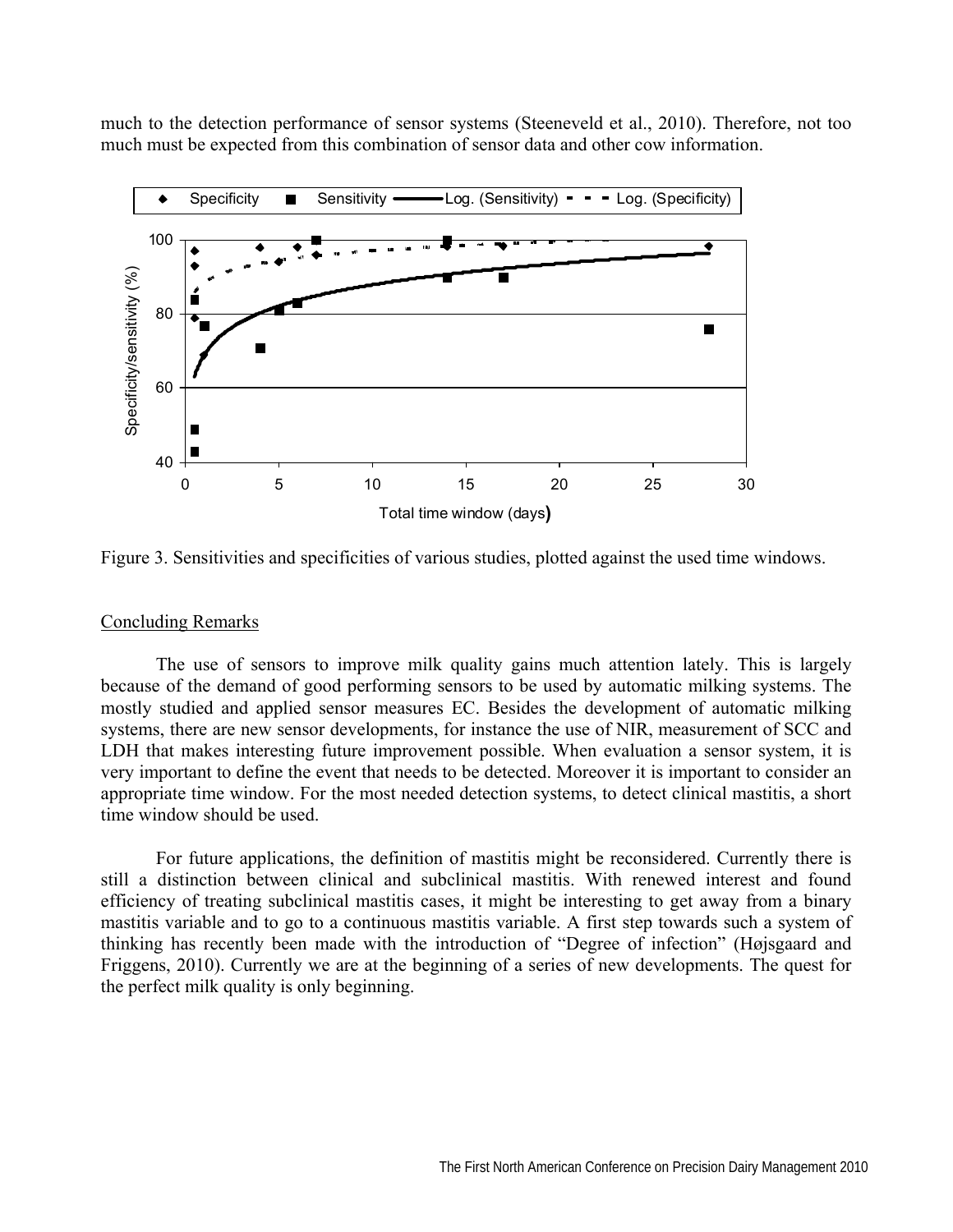### References

- Brandt, M., A. Haeussermann and E. Hartung. 2010. Technical solutions for analysis of milk constituents and abnormal milk. Journal of Dairy Science 93: 427-436.
- Cavero, D., K.-H. Tölle, C. Buxadé and J. krieter. 2006. Mastitis detection in dairy cows by application of fuzzy logic. Livestock Science 105: 207-213.
- Chagunda, M.G.G., N.C. Friggens, M.D. Rasmussen and T. Larsen. 2006. A model for detection of individual cow mastitis based on an indicator measured in milk. Journal of Dairy Science 89: 2980-2998.
- Claycomb, R.W., P.T. Johnstone, G.A. Mein and R.A. Sherlock. 2009. An automated in-line clinical mastitis detection system, using measurement of conductivity from foremilk of individual udder quarters. New Zealand Veterinary Journal 57: 208-214.
- De Mol, R., G.H. Kroeze, J.M.F.H. Achten, K. Maatje and W. Rossing. 1997. Results of a multivariate approach to automated oestrus and mastitis detection. Livestock Production Science 48: 219-227.
- De Mol, R.M., A. Keen, G.H. Kroeze and J.M.F.H. Achten. 1999. Description of a detection model for oestrus and diseases in dairy cattle based on time series analysis combined with a Kalman filter. Computers and Electronics in Agriculture 22: 171-185.
- De Mol, R.M. and W. Ouweltjes 2001. Detection model for mastitis in cows milked in an automatic milking system. Preventive Veterinary Medicine 49: 71-81.
- De Mol, R.M., W. Ouweltjes, G.H. Kroeze and M.M.W.B. Hendriks 2001. Detection of estrus and mastitis: Field performance of a model. Applied Engineering in Agriculture 17: 399-407.
- De Mol, R.M. and W.E. Woldt. 2001. Application of fuzzy logic in automated cow status monitoring. Journal of Dairy Science 84: 400-410.
- Friggens, N.C., M.G.G. Chagunda, M. Bjerring, C. Ridder, S. Hojsgaard and T. Larsen 2007. Estimating degree of mastitis from time-series measurements in milk. A test of a model based on lactage dehydrogenase measurements. Journal of Dairy Science 90: 5414-5427.
- Halasa, T., K. Huijps and H. Hogeveen (2007). Bovine mastitis, a review. Veterinary Quarterly, 29: 18-31.
- Højsgaard, S. and N. Friggens 2010. Quantifying degree of mastitis from common trends in a panel of indicators for mastitis in dairy cows. Journal of Dairy Science 93: 582-592.
- Huijps, K., T.J.G.M. Lam and H. Hogeveen (2008). Costs of mastitis: facts and perception. Journal of Dairy Research 75: 113-120.
- Kamphuis, C., D. Pietersma, R. van der Tol, M. Wiedemann and H. Hogeveen (2008a). Using sensor data patterns from an automatic milking system to develop predictive variables for classifying clinical mastitis and abnormal milk. Computers and Electronics in Agriculture 62: 169-181.
- Kamphuis, C., R. Sherlock, J. Jago, G. Mein and H. Hogeveen (2008b). Automatic detection of clinical mastitis is improved by in-line monitoring of somatic cell count. Journal of Dairy Science, 91: 4560-4570.
- Kamphuis, C., H. Mollenhorst, A. Feelders, D. Pietersma and H. Hogeveen (2010). Decision-tree induction to detect clinical mastitis with automatic milking. Computers and Electronics in Agriculture, 70: 60-68.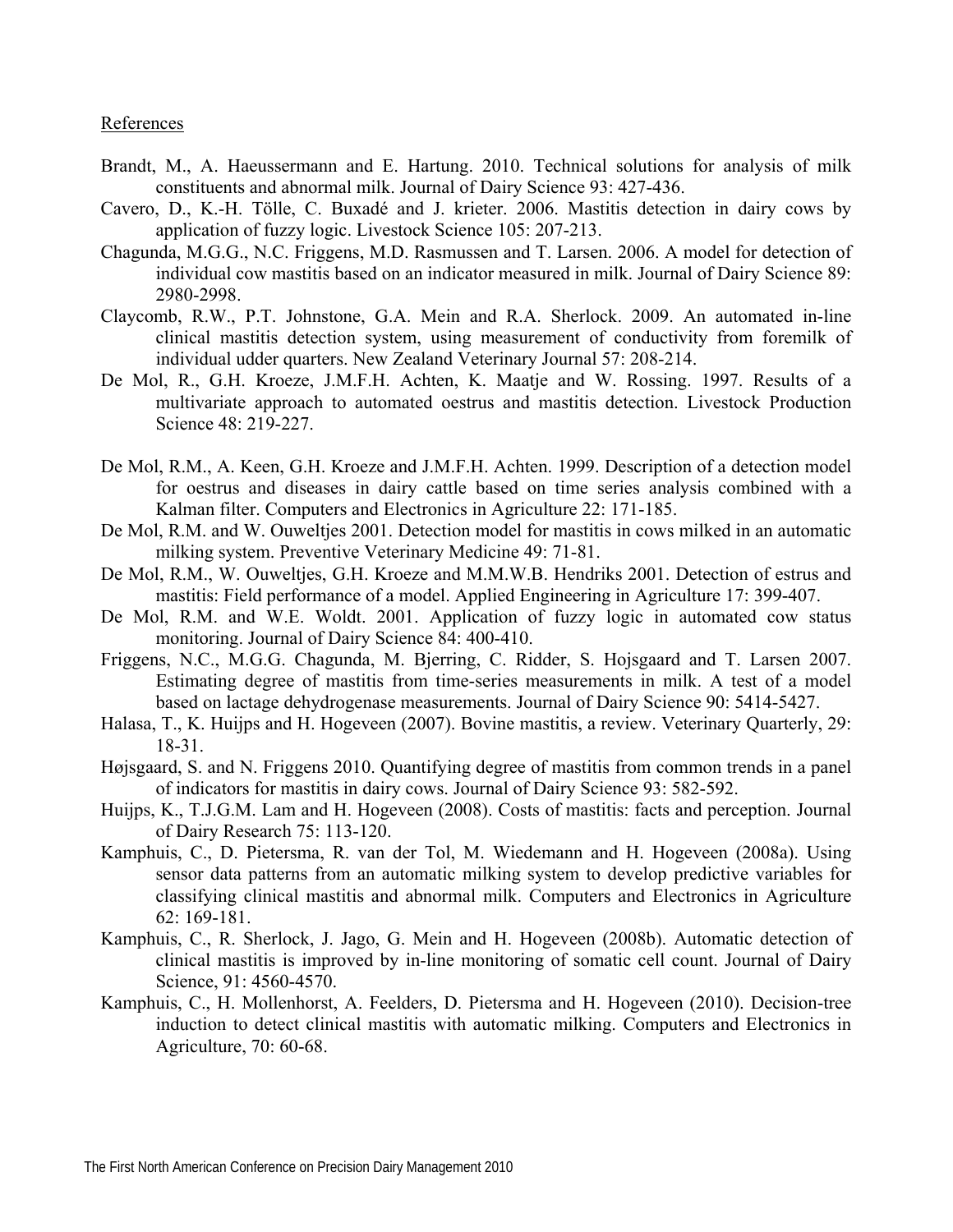- Katz, G., A. Arazi, N. Pinksy, I. Halachmi, Z. Schmilovitsch, E. Aizinbud and E. Maltz. 2007. Current and near term technologies for automated recording of animal data for precision dairy farming. Journal of Animal Science 85 (suppl. 1): 377.
- Kitchen, B.J. 1981. Review of the progress of Dairy Science: Bovine mastitis: milk compositional changes and related diagnostic tests. Journal of Dairy Research 48: 167-188.
- Kramer, E., D. Cavero, E. Stamer and J. Krieter 2009. Mastitis and lameness detection in dairy cows by application of fuzzy logic. Livestock Science 125: 92-96.
- Linzell, J.L., and M. Peaker. 1971. Mechanism of milk secretion. Physiological Reviews 51: 564- 597.
- Maatje, K. P.J.M. Huijsmans, W. Rossing and P.H. Hogewerf 1992. The efficacy of in-line measurement of quarter milk electrical conductivity, milk yield and milk temperature for the detection of clinical and subclinical mastitis. Livestock Production Science 30: 239-249.
- Maatje, K., R.M. de Mol and W. Rossing 1997. Cow status monitoring (health and oestrus) using detection sensors. Computers and Electronics in Agriculture 16: 245-254.
- Mollenhorst, H., P. P. J. van der Tol and H. Hogeveen 2010. Somatic cell count assessment at quarter or cow milking level. Journal of Dairy Science, accepted for publication.
- Mottram et al., 2007. Evaluation of a novel chemical sensor system to detect clinical mastitis in bovine milk. Biosensors and bioelectronics 2: 2689-2693.
- Nielen, M., Y.H. Schukken, A. Brand, S. Haring and R.T. Ferwerda-van Zonneveld 1995a. Comparison of some analysis techniques for on-line clinical mastitis detection. Journal of Dairy Science 78: 1050-1061.
- Nielen, M., M.H. Spigt, Y.H. Schukken, H.A. DeLuyker, K. Maatje and A. Brand 1995b. Application of a neural-network to analyze online milking parlor data for the detection of clinical mastitis in dairy cows. Preventive Veterinary Medicine 22: 15-28.
- Norberg, E., H. Hogeveen, I.R. Korsgaard, N.C. Friggens, K.H.M.N. Sloth and P. Løvendahl (2004). Electrical conductivity of milk: Ability to predict mastitis status. Journal of Dairy Science 87: 1099-1107.
- Pietersma, D. and H. Hogeveen (2004). Cost of discarding milk with automatic separation of abnormal milk. Page 221-227 in: A. Meijering, H. Hogeveen and C.J.A.M. de Koning (editors), Automatic Milking; a better understanding, Wageningen Academic Publishers, Wageningen, the Netherlands.
- Rasmussen, M.D. 2005. Visual scoring of clots in foremilk. Journal of Dairy Research 72: 406-414.
- Rasmussen, M.D. and M. Bjerring 2005. Visual scoring of milk mixed with blood. Journal of Dairy Research 72: 257263.
- Rasmussen, M.D., and M. Bjerring. 2003. Definition of normal and abnormal milk at time of milking. Abilities of automatic milking systems to detect and separate abnormal milk. Report deliverable D7, EU project Implications of the introduction of automatic milking on dairy farms. www.automaticmilking.nl
- Sheldrake, R.F. and R.J.T. Hoare 1981. The detection of mastitis in individual quarters using electrical conductivity or somatic cell concentration. New Zealand Veterinary Journal 29: 211-213.
- Sherlock, R., H. Hogeveen, G. Mein and M. Rasmussen (2008). Performance evaluation of systems for automated monitoring of udder health: analytical issues and guidelines. Lam, T.J.G.M. (editor), Mastitis Control: From Science to Practise, Wageningen Academic Publishers, Wageningen, The Netherlands: 275-282.